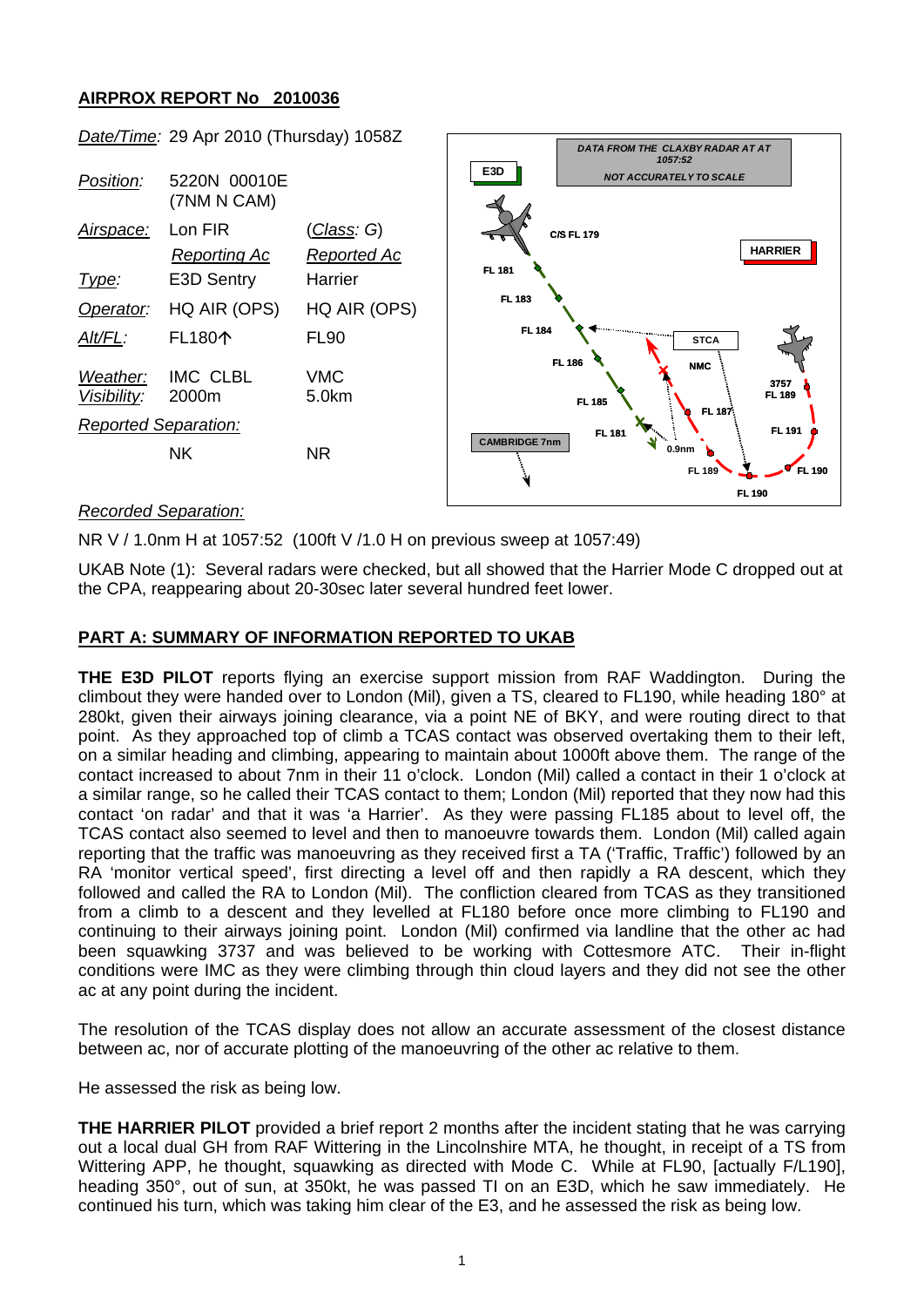**THE LONDON MIL CONTROLLER** reported that he was controlling as the GP14 position with a UT assistant and assistant mentor. The E3D was cleared on his own navigation to 16 miles NE of BKY climbing to FL190, en route to join CAS under a TS. At 1057, the E3D pilot requested TI on traffic in his 11 o' clock, at 4nm, indicating 1500 feet above on TCAS. The conflicting traffic was called to the E3D as tracking SE at FL190 and appeared to be on a diverging heading from the E3D. The conflictor then executed a 'sharp' right hand turn to track N and began to descend, passing about 1nm to the east of the E3D. The E3D reported taking a TCAS RA and descended to FL180. The conflictor was called once more and the RA acknowledged. Once clear of the traffic, the E3D resumed his climb and joined CAS. The conflicting aircraft was squawking 3757 [Cottesmore].

**THE LONDON MIL SUPERVISOR** reported that he did not witness the incident.

**HQ AIR ATM Safety Management** reports that an E3D departed RAF Waddington and was handed to London (Mil) to transit to CAS and join N of BKY. At 1053 the pilot reported, "*London military good morning C/S out of Waddington in the climb passing flight level nine five cleared one nine zero";* the ac was identified and placed on TS. The controller then confirmed that the E3D was to join airways at BKY and released it saying, "*own navigation fifteen miles North East of Barkway".* At 1054 the pilot was asked his estimate for BKY, enabling the controller to obtain a joining clearance. At 1055:17 the conflicting traffic, the subject Harrier, can be seen SE of the E3D indicating FL93, 4100ft below the E3D, and 8sec later its Mode C drops out but it continues to track SE, diverging from the E3D. At 1055:46 the E3D is tracking SE, indicating FL144, climbing, and the Harrier is about 5nm SE and still on a diverging track, indicating 700ft below. London (Mil) then passed TI at 1056Z on a contact 10nm S of the E3D, which was tracking NE with no Mode C and the pilot replied, "C/S *has got TCAS traffic eleven o'clock for five miles".* The TCAS contact was the subject Harrier and London (Mil) then reported, "C/S *previously reported traffic is now five miles south er manoeuvring no height information*" to which the pilot replied, "C/S *shows at fifteen hundred feet above".* This discrepancy would appear to have made the controller scan again and he reported, "*Apologies C/S er traffic now on radar in your twelve o'clock five miles tracking southeast at FL one eight five".* 

Based on the SSR code, LATCC Mil reported the ac as a Harrier and the E3D pilot, *"C/S R A we're levelling this level*"*.* Then, as the Harrier appeared to start a right hand turn towards the E3D at FL 191, the latter reports, "C/S *following TCAS descent*"; simultaneously the Harrier tightens the right hand turn and passes to the E of the E3D. Once clear of the conflicting traffic the E3D continues its climb to FL190 towards BKY.

This Airprox happened in busy Class G airspace with the E3D receiving a TS from London (Mil) and, although the conflicting traffic was displaying a Mode 3A code allocated to RAF Cottesmore, investigation showed that the ac was operating VFR and not receiving a service from Cottesmore at the time.

The London (Mil) controller passed TI on an ac S of the E3D as at that time it looked like the most likely conflicting traffic, having a course which would cut across E3D's track. When the controller was passing this TI the Harrier was SE of the E3D and heading away from it; therefore this would have excluded it from the controller's initial scan. Even when the E3D pilot later requested an update, it was heading away and would not have been considered to be a hazard. The controller had already called the Harrier before it turned towards the E3D at a similar altitude. That being the case, it is considered that the controller acted IAW requirements for the provision of a TS.

**HQ AIR (OPS)** comments that as the Harrier was manoeuvring VMC in Class G airspace, was visual with the E3D and did not get closer than 1 nm it is unsurprising that his recollection of this non-event was vague. TCAS II equipped ac operating in class G airspace will occasionally be subject to RAs, which should continue to be followed to maximise separation and enhance visual lookout.

## **PART B: SUMMARY OF THE BOARD'S DISCUSSIONS**